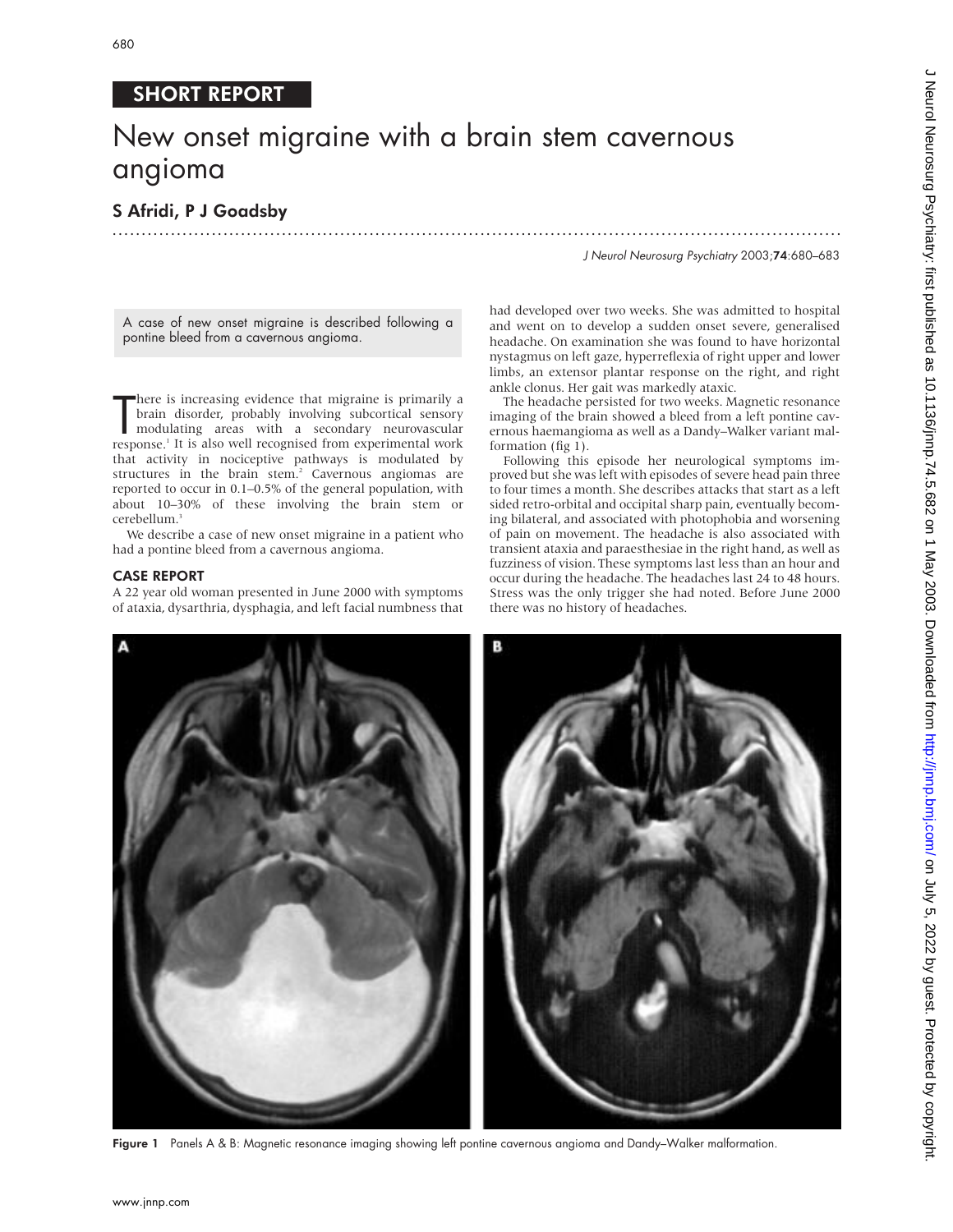In her past medical history she underwent cranial irradiation and had intrathecal methotrexate for acute lymphoblastic leukaemia in 1987; full remission was achieved. She is a non-smoker and does not drink alcohol. There is a family history of migraine affecting her father, and her uncle had a Dandy–Walker malformation.

Her drug treatment was paracetamol (acetaminophen), tramadol, or morphine for her severe headaches. She was on the oral contraceptive pill.

On examination there were no abnormal neurological findings.

### **DISCUSSION**

This patient provides further evidence for a role of the brain stem in the pathophysiology of migraine. The patient describes symptoms that fulfil the International Headache Society (IHS) criteria for migraine with aura<sup>4</sup> following on from an episode during which she sustained a haemorrhage from a previously undiagnosed left pontine cavernous angioma. Before that event she had no history of headaches.

Functional evidence of a role for the brain stem in migraine has been provided by positron emission tomography (PET) studies showing increases in regional blood flow that persist after the headache is relieved.<sup>56</sup> Areas activated are slightly contralateral to the side of pain and include the dorsal midbrain and dorsolateral pontine tegmentum. These areas have not been found to be active in other primary headache disorders, such as cluster headache<sup>7</sup> and short lasting unilateral neuralgiform headache attacks with conjunctival injection and tearing  $(SUNCT)<sup>s</sup>$  nor in experimentally induced facial pain.<sup>9</sup> Structural evidence of brain stem involvement in primary headache is provided by observations of excess iron deposition in the periaqueductal grey matter (PAG) in both episodic and chronic migraine,<sup>10</sup> although no grey or white matter changes could be seen using the sensitive automated method of voxel based morphometry.<sup>11</sup>

It is of interest that her headaches always start on the left side and then may become bilateral. These finding are consistent with those observed in a seminal observation of headache after implantation of stimulating electrodes into the PAG of 15 patients with no previous headache history.<sup>12</sup> All 15 developed migrainous headaches. Although most of these had bilateral implants, two had left sided implants and those patients developed left sided headache. In contrast, however, the PET findings<sup>5</sup> and a report of a bleed into a brain stem cavernous angioma<sup>13</sup> both documented headache contralateral to the area of abnormality. The question of ipsilateral versus contralateral pain with regard to brain stem involvement in migraine remains unresolved.

Animal studies support a role for the brain stem, specifically the PAG, in inhibition of trigeminovascular specific nociception traffic. Stimulation of the ventrolateral PAG produces inhibition of nociceptive signals, $14$  while blockade of P/Q type voltage gated calcium channels, known to be involved in familial hemiplegic migraine,<sup>15</sup> is pronociceptive.<sup>16</sup> In a study examining the modulatory effects of the PAG on trigeminal activation, 74% of the cells received contralateral inhibitory PAG input and 41% ipsilateral.<sup>14</sup> Moreover, both contralateral and ipsilateral projections from PAG to spinal neurones are well documented.<sup>17</sup> These findings could help to explain an initial unilateral headache developing into a bilateral headache, as in this case.

The patient's past medical history is relevant in that she underwent cranial irradiation for acute lymphoblastic leukaemia at the age of 8. Cavernous angiomas have previously been reported after CNS irradiation for childhood malignancies, and a causal link has been suggested.<sup>18 19</sup> We are not aware of any association between Dandy–Walker malformations and cranial irradiation. The Dandy–Walker malformation is a congenital abnormality of the posterior fossa involving dilatation of the fourth ventricle and dysgenesis of the cerebellar vermis. In 1914 Dandy and Blackfan described the case of a 13 month old infant with the triad of posterior fossa cyst, hydrocephalus, and hypoplasia of the cerebellar vermis.<sup>20</sup> Dandy went on to publish a larger number of cases,<sup>21</sup> later augmented by Taggart and Walker, who presented a review of three cases involving congenital atresia of the foramina of Magendie and Luschka.<sup>22</sup> Headache in association with the Dandy–Walker malformation has not been described in detail. One review of 40 cases cited headache as a feature in six, although it was not clear whether this was in association with hydrocephalus, which is a common complication of the malformation.<sup>23</sup> The headache in our patient fulfilled the International Headache Society criteria for migraine with aura. It is of interest that her uncle had a Dandy–Walker malformation, as familial cases are uncommon.

In summary, this is a case of new onset migraine starting after a haemorrhage from a pontine cavernous angioma. The site of the pain is ipsilateral to the lesion. This case provides further evidence for the involvement of the brain stem in the initiation of migraine and adds to the debate over the lateralisation of the *lesion*.

#### ACKNOWLEDGEMENTS

The work described here was supported by the Wellcome Trust and the Migraine Trust. PJG is a Wellcome Trust Senior Research Fellow.

## .....................

Authors' affiliations

S Afridi, P J Goadsby, Headache Group, Institute of Neurology and the National Hospital for Neurology and Neurosurgery, Queen Square, London WC1, UK

Competing interests: none declared

Correspondence to: Professor Peter J Goadsby, Headache Group, Institute of Neurology, Queen Square, London WC1N 3BG; peterg@ion.ucl.ac.uk

Received 17 September 2002 In revised form 26 December 2002 Accepted 2 January 2003

#### REFERENCES

- Goadsby PJ, Lipton RB, Ferrari MD. Migraine current understanding and treatment. N Engl J Med 2002;346:257–270.
- 2 Basbaum AI, Fields HL. Endogenous pain control mechanisms: review and hypothesis. Ann Neurol 1978;4:451–62.
- 3 Yamada S. Arteriovenous malformations in functional areas of the brain. Oxford: Futura Publishing, 1999.
- 4 Headache Classification Committee. International Headache Society. Classification and diagnostic criteria for headache disorders, cranial neuralgias and facial pain. Cephalalgia 1988;8(suppl 7):1–96. 5 Weiller C, May A, Limmroth V, et al. Brain stem activation in
- spontaneous human migraine attacks. Nat Med 1995;1:658–60.
- 6 Bahra A, Matharu MS, Buchel C, et al. Brainstem activation specific to migraine headache. Lancet 2001;357:1016–17.
- 7 May A, Bahra A, Buchel C, et al. Hypothalamic activation in cluster headache attacks. Lancet 1998;351:275–8.
- 8 May A, Bahra A, Buchel C, et al. Functional MRI in spontaneous attacks of SUNCT: short-lasting neuralgiform headache with conjunctival injection and tearing. Ann Neurol 1999;46:791–3.
- 9 May A, Kaube H, Buechel C, et al. Experimental cranial pain elicited by capsaicin: a PET-study. *Pain* 1998;**74**:61–6.<br>10 Welch KM, Nagesh V, Aurora S, *et al*. Periaqueductal grey matter
- dysfunction in migraine: cause or the burden of illness? Headache 2001;41:629–37.
- 11 Matharu MS, Good CD, May A, et al. Brain structure in migraine is normal: a voxel-based morphometric study. Cephalalgia 2001;21:403.
- 12 Raskin NH, Hosobuchi Y, Lamb S. Headache may arise from erturbation of brain. Headache 1987;**27**:416–20.
- 13 Goadsby PJ. Neurovascular headache and a midbrain vascular malformation – evidence for a role of the brainstem in chronic migraine. Cephalalgia 2002;22:107–11.
- 14 Knight YE, Goadsby PJ. The periaqueductal gray matter modulates trigeminovascular input: a role in migraine? Neuroscience 2001;106:793–800.
- 15 Ophoff RA, Terwindt GM, Vergouwe MN, et al. Familial hemiplegic migraine and episodic ataxia type-2 are caused by mutations in the Ca<sup>2+</sup><br>channel gene CACNL1A4. *Cell* 1996;**87**:543–52.
- 16 Knight YE, Bartsch T, Kaube H, et al. P/Q-type calcium channel blockade in the PAG facilitates trigeminal nociception: a functional genetic link for migraine? J Neurosci 2002;22(RC213):1-6.